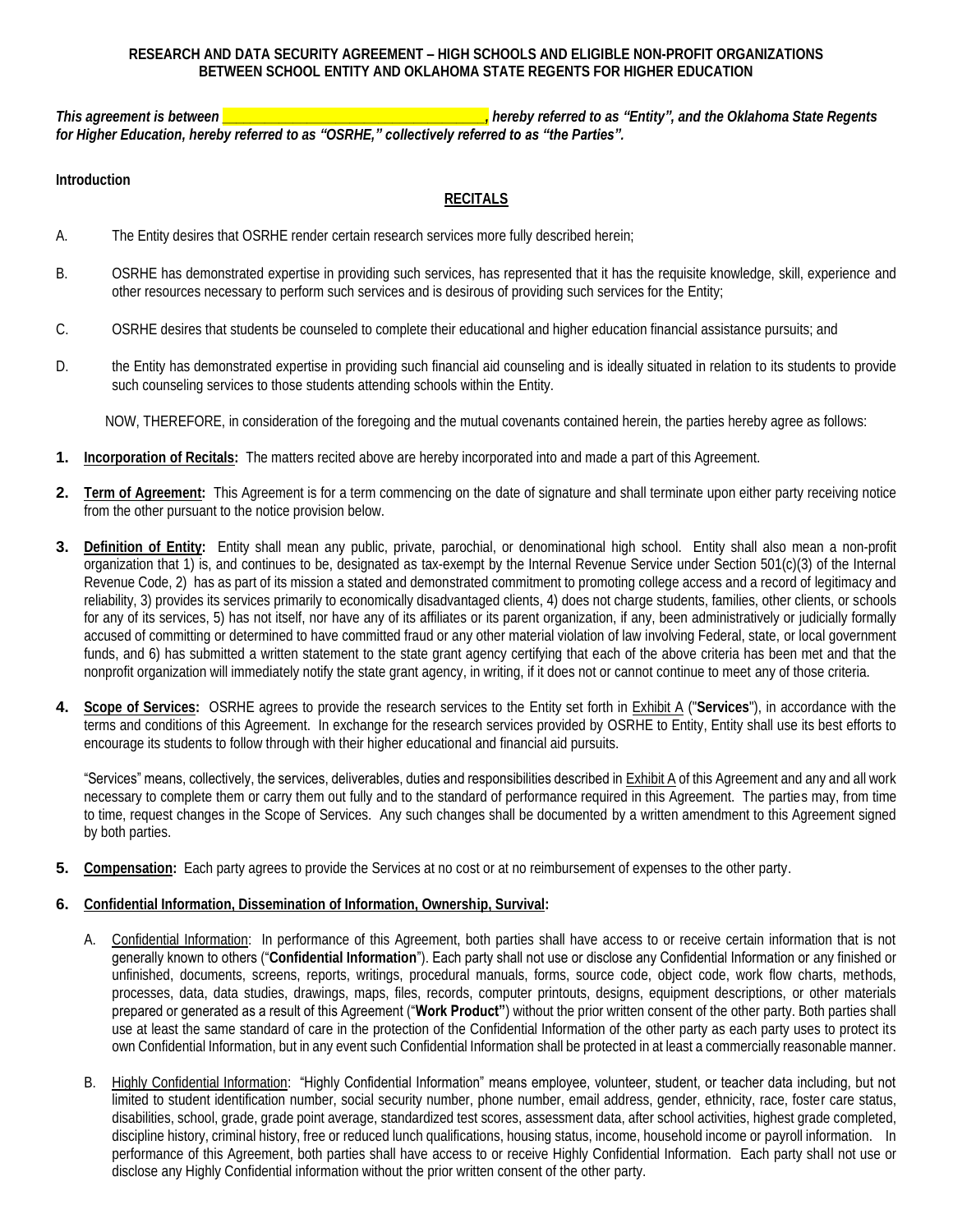- C. Transmitting and Storing Highly Confidential Information: Both parties shall:
	- i. When mailing physical copies of Highly Confidential Information, send the Highly Confidential Information in a tamper-proof, labeled container, with a tracking number and a delivery confirmation receipt;
	- ii. Only mail Highly Confidential Information on electronic media, such as CDs, DVDs, electronic tape, etc., if the Highly Confidential Information is encrypted. Encryption must utilize the Advanced Encryption Standard ("**AES**") algorithm with a key of 256 bits or greater ("**Encrypt**"). The Highly Confidential Information shall only be mailed in accordance with the provisions of Section i, above;
	- iii. Encrypt all Highly Confidential Information prior to transmitting it electronically. OSRHE shall not transmit any unencrypted Highly Confidential Information via email, blackberry, blackjack, instant messages or any other unencrypted protocols;
	- iv. Not send any password or other information sufficient to allow decryption of Highly Confidential Information with the Encrypted Highly Confidential Information;
	- v. Keep all **physical** copies (paper or other physical representations) of Highly Confidential Information under lock and key, or otherwise have sufficient physical access control measures to prevent unauthorized access. Neither party shall leave Highly Confidential Information unsecured and unattended at any time;
	- vi. Encrypt any Highly Confidential Information stored on electronic media, such as CDs, DVDs, tape, flash drives, etc. Further, such electronic media shall be kept locked, or otherwise have sufficient physical access control measures to prevent unauthorized access. Neither party shall leave Highly Confidential Information in any electronic format, including computer databases, unsecured, meaning accessible without a password, and unattended at any time;
	- vii. Both parties shall take precautions to ensure that access through modems, networks, and the Internet is carefully monitored and limited to authorized users; and
	- viii. Only authorized users within either organization who have signed a notarized Affidavit of Nondisclosure shall have access to Highly Confidential Information, unless disclosure of Highly Confidential Information to a third party is authorized by the prior written consent of both parties pursuant to Section D below.
- without the prior written consent of the other party. If either party is presented with a request for documents by any administrative agency or party shall have the opportunity to contest such process by any means available to it prior to submission of any documents to a court or other third party. Neither party shall be obligated to withhold delivery of documents beyond the time ordered by a court of law or administrative agency, unless the request for production or subpoena is quashed or withdrawn, or the time to produce is otherwise extended. Each party shall cause its personnel, staff and subcontractors, if any, to undertake the same obligations regarding confidentiality and dissemination of  information as agreed to by both parties under this Agreement. **Neither party shall make any disclosure or publication whereby a sample unit or survey respondent (including students and schools) could be identified or the data furnished by or related to any particular**  D. Dissemination of Information: Neither party shall disseminate any Confidential Information or Highly Confidential Information to a third party with a *subpoena duces tecum* regarding any Confidential Information, Highly Confidential Information or Work Product which may be in that party's possession, that party shall immediately give notice to the other party and its General Counsel with the understanding that the other **person or school under these sections could be identified.**
- E. Ownership: All original research results, data, information, records and work product generated under this Agreement, including all tangible or intangible property (collectively "Work Product") shall be jointly owned by Entity and OSRHE. Each party agrees that all Confidential Information, Highly Confidential Information and preexisting intellectual property shall at all times be and remain the property of the party that supplied it. Each party shall execute all documents and perform all acts that the other party may request in order to assist the other party in perfecting or protecting its rights in and to the Work Product and all intellectual property rights relating to the Work Product.
- the Confidential Information, Highly Confidential Information or Work Product, unless in the aggregate, for any purpose not specifically identified in this agreement, including, but not limited to any research project whether internal or external to that party. Any use of the Confidential Information, Highly Confidential Information, or any Work Product not specifically contemplated in this Agreement shall be F. Use of Confidential Information, Highly Confidential Information, and Work Product: Each party warrants and represents that it shall not use considered a material breach of this Agreement.
- G. Third Party Confidential Information and Proprietary Information: Each party agrees not to utilize, analyze, reverse engineer, or otherwise was provided by the other party) unless that party has previously secured the appropriate authorization in writing from such third party. In accordance with the provisions of Section 12 of this Agreement, each party hereby agrees to indemnify and hold harmless the other party against any and all claims related to third party Confidential Information and proprietary information in connection with or arising out of the exploit any third party Confidential Information or proprietary information in performing the Services regardless of where that party obtained the third party Confidential Information or proprietary information (even if the third party Confidential Information or proprietary information acts or omissions of the indemnifying party or its Staff under this Agreement.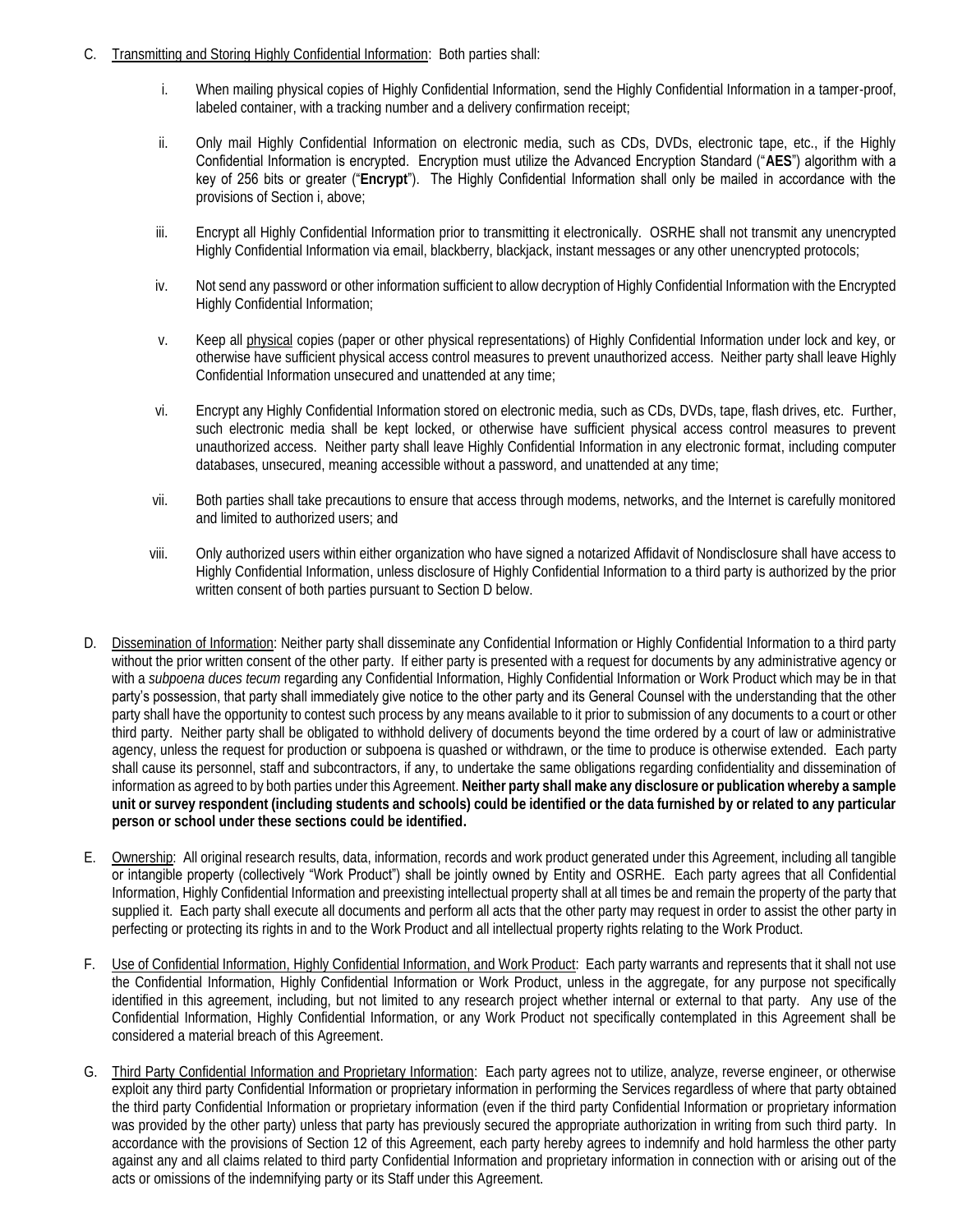- H. Return or Destruction of Confidential Information and Highly Confidential Information: Each party shall, at the other party's option, destroy or return all Confidential Information and Highly Confidential Information to the other party upon demand within three (3) business days of demand. In addition, that party shall, at the other party's option, destroy or return all Confidential Information and Highly Confidential Information that belong to the other party within three (3) days of the expiration or termination of this Agreement. In the event the party to which the aforesaid information belongs elects to have the other party destroy the Confidential Information and Highly Confidential Information, that party shall provide an affidavit attesting to such destruction.
- I. Staff and Subcontractors: Each party agrees to cause its personnel, staff and subcontractors, if any, to undertake the same obligations of confidentiality and ownership agreed to herein by that party.
- J. Oklahoma Open Records Act: The parties acknowledge that this Agreement and all documents submitted to the Educational Entity related to this contract award are a matter of public record and are subject to the Oklahoma Open Record Act (Title 51 O.S. §§24A.1 – 24A.30 as amended) and any other comparable state and federal laws.
- K. Information Security Procedures: It is critical that Highly Confidential Information be kept secure and protected from unauthorized disclosure. Therefore, all the Highly Confidential Information shared pursuant to this Agreement must be stored securely so that only authorized users to ensure that access through modems, networks, and the Internet is carefully monitored and limited to authorized users; and that data tapes, within the organization have access to it. This means that computer data bases should be password protected; that precautions are taken disks, paper files and other storage media are kept in secure locations.
- L. Security Incidents: Each party shall report to the other all known or suspected Security Incidents. "Security Incident" means any unauthorized action by a known or unknown person which, if successfully completed, should reasonably be considered one of the following: a cyber- attack, denial of service (DoS/DDoS), disclosure of confidential customer or other sensitive information, misuse of system access, law enforcement agency regarding any data. For purposes hereof, "the Parties" shall include any of their employees, agents, contractors or unauthorized access or intrusion (hacking), malware infection, unsolicited network reconnaissance, or any other activity that directly affects either of the party's Confidentiality, Integrity, and Availability of systems and/or data,. "Security Incident" shall also include any contact by a third parties including, without limitation, any vendors used by them that have access (either authorized or unauthorized) to the data.
- M. Survival: The provisions of this Section shall survive the termination or expiration of this Agreement and only be ended with the complete and secure disposal of all confidential and / or highly confidential information and with the agreement of both parties. .
- **7. Representations and Warranties of the Parties:** Both parties represent and warrant that the following shall be true and correct as of the Effective Date of this Agreement and shall continue to be true and correct during the Term of this Agreement:

 Compliance with Laws: The parties are and shall remain in compliance with all applicable federal, state, county, and municipal, statutes, laws, ordinances, and regulations relating to this Agreement, as amended from time to time, including but not limited to the Drug-Free Workplace, the Family Educational Rights and Privacy Act ("**FERPA**"), the Protection of Pupil Rights Amendment and any others relating to non-discrimination.

Authorization: Each party has taken all action necessary for the approval and execution of this Agreement, and execution by the persons signing on behalf of both parties is duly authorized and has been made with complete and full authority to commit both parties to all terms and conditions of this Agreement which shall constitute valid, binding obligations of each party.

#### **I**

 **Liability:** The parties intend that each shall be responsible for its own intentional and negligent acts or omissions to act. The participating Entities that are subject to the Oklahoma Governmental Tort Claims Act shall be responsible for the acts and omissions to act of its officers and employees while acting within the scope of their employment according to the Governmental Tort Claims Act, Title 51 O.S. Section 151 et seq. All other Entities shall be responsible for any damages or personal injury caused by the negligent acts or omissions to act by its officers, employees or agents. Those Entities not covered by and subject to the Oklahoma Governmental Tort Claims Act agree to hold harmless the Oklahoma State Regents for Higher Education of any claims, demands and liabilities from any act or omission on the part of the service provider and/or its agents, servants, and employees in the performance of the contract. In the event of litigation the prevailing party shall be entitled to its attorney's fees and costs as awarded by a court of competent jurisdiction. It is the express intention of the parties hereto that this agreement shall not be construed as, or given the effect of, creating a joint venture, partnership or affiliation or association that would otherwise render the parties liable as partners, agents, employer-employee or otherwise create any joint and several liability.

 **8. Non-Liability of Entity or OSRHE Officials:** The parties agree that no member, employee, agent, officer or official of either party shall be personally charged by the other party, its members if a joint venture or any subcontractors with any liability or expense under the Agreement or be held personally liable under the Agreement to the other party, its members if a joint venture or any subcontractors.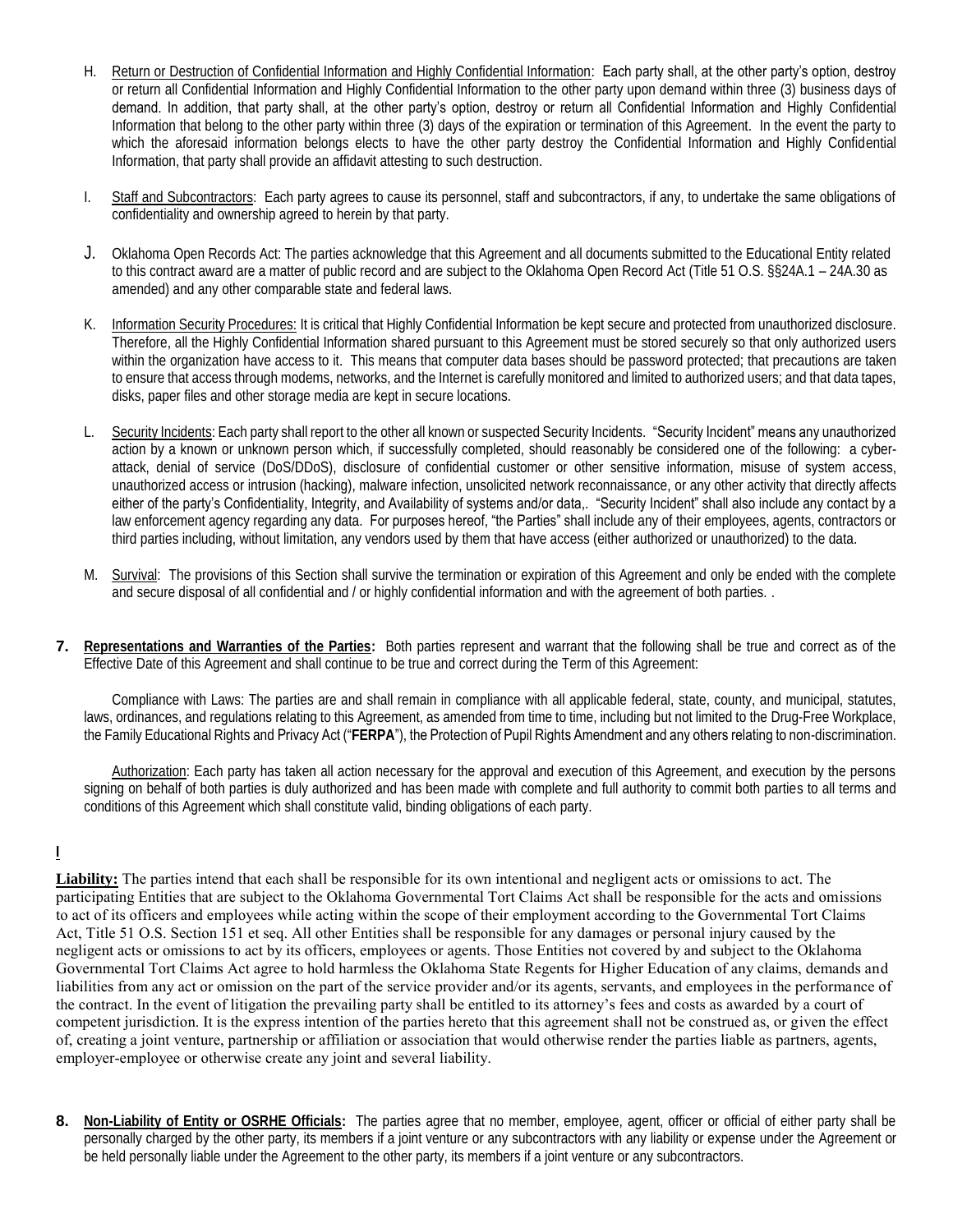- **9.** Audit and Document Retention: Subject to state and federal laws regarding the disclosure of student information and the confidentiality provisions of this Agreement, all records referenced above and all records required to be maintained as part of the Services, shall be retained for five (5) years after completion of Services and shall be subject to inspection and audit by the other party. Each party shall include in all subcontractor agreements for Services provisions requiring subcontractors to maintain the above described records and allowing the other party, the Inspector General of the Entity, federal and state auditors the same right to inspect and audit said records as set forth herein. Data received pursuant to this Agreement shall be secured in accordance with standard audit requirements, and the parties shall retain records of access and use of such data for a period of three (3) years following the termination of this Agreement.
- **11. Notices:** All notices required under this Agreement shall be in writing and sent to the addresses and persons set forth below, or to such other addresses as may be designated by a party in writing. All notices shall be deemed received when (i) delivered personally, or (ii) sent by email, or (iii) one day after deposit with a commercial express courier specifying next day delivery, with written verification of receipt. Refusal to accept delivery has the same effect as receipt.

| IF TO THE ENTITY: | Name/Title<br>Address<br>Email address                                                                                              |
|-------------------|-------------------------------------------------------------------------------------------------------------------------------------|
|                   |                                                                                                                                     |
| IF TO OSRHE:      | Irala Magee, Assistant Vice Chancellor for Scholarships and Grants<br><b>OSRHE</b><br>PO Box 108850<br>Oklahoma City, OK 73101-8850 |

 In consideration of the mutual covenants and agreements contained in this Agreement, the Parties agree to the terms and conditions set forth herein and have caused this Agreement to be executed by their duly authorized representatives on the dates shown below. This Agreement may be signed in counterparts each of which shall be deemed to be an original and all of which together shall constitute one and the same instrument.

[imagee@osrhe.edu](mailto:imagee@osrhe.edu) 

| Entity                                                                   | Oklahoma State Regents for Higher Education                |
|--------------------------------------------------------------------------|------------------------------------------------------------|
| By:<br><u> 1999 - Jan Samuel Barbara, margaret e</u> ta biztanleria      |                                                            |
| Date<br><u> 1999 - Johann John Stone, meilich aus der Stone († 1908)</u> |                                                            |
| Printed Name: <b>Example 2020</b> and 2020 and 2020 and 2021             | Printed Name: Bryce L. Fair                                |
| Superintendent/School Board President/Chief Executive                    | Title: Associate Vice Chancellor for Scholarships & Grants |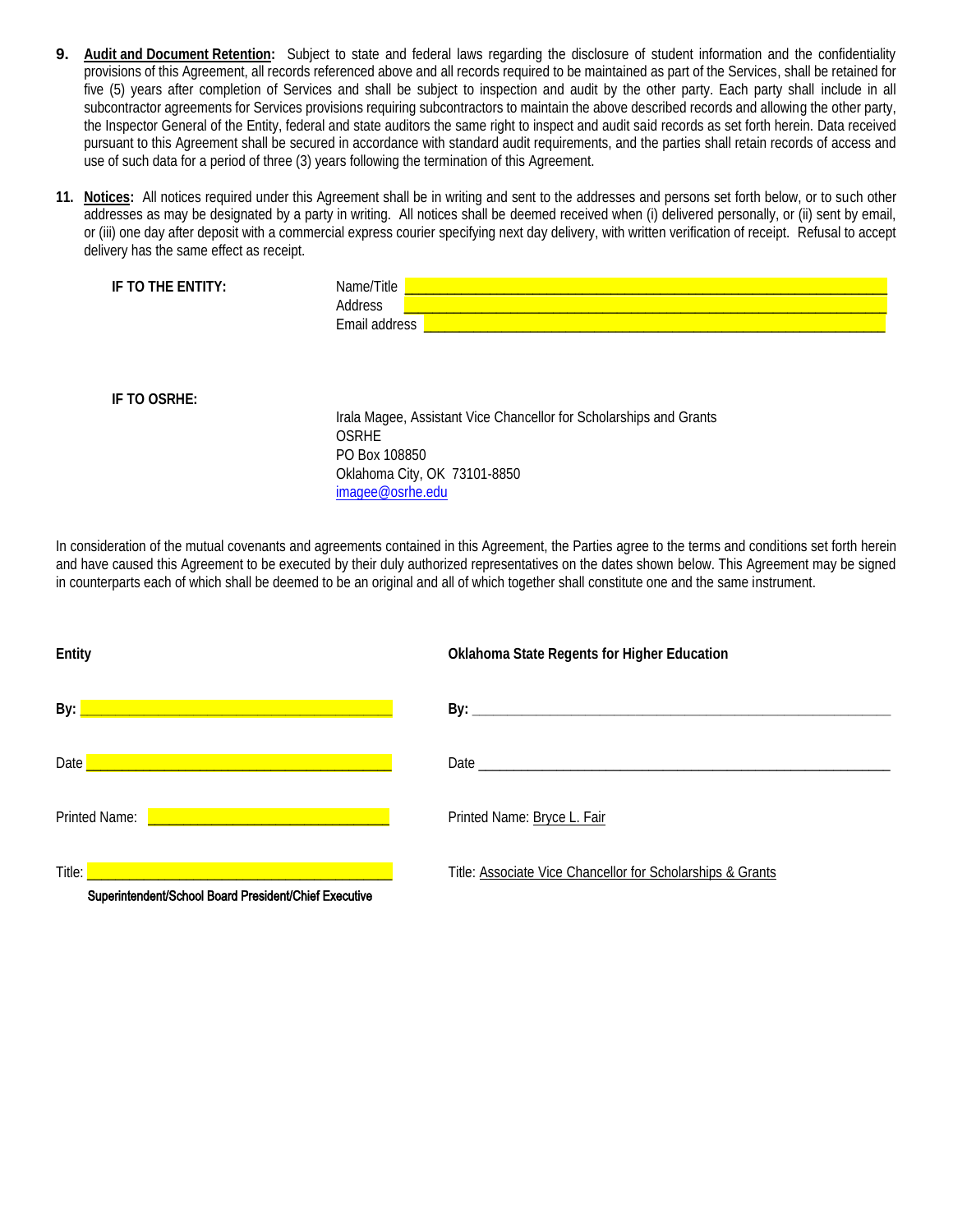:

# **SCOPE OF SERVICES**

 This Scope of Services shall be conducted pursuant to the terms and conditions of the Research and Data Security Agreement ("**Agreement**") dated  $("OSRHE")$ \_\_\_\_\_\_\_\_\_\_\_\_\_\_\_\_\_ by and between the Oklahoma State Regents for Higher Education ("**OSRHE**") and \_\_\_\_\_\_\_\_\_\_\_\_\_\_\_\_\_\_\_\_\_\_\_\_\_\_\_\_\_\_\_\_\_\_\_\_\_\_\_\_\_\_\_ (the "Entity"). Defined terms used in this Scope of Services shall have the same meanings as

those ascribed to such terms in the Agreement.

In furtherance of the objective outlined in the attached Agreement, the respective parties agree to do the following:

- If a high school, Entity hereby engages OSRHE to conduct an ongoing study to identify those students within the Entity to determine the FAFSA completion status of Entity students.
- If an eligible non-profit, Entity hereby engages OSRHE to conduct an ongoing study to identify students attending qualified schools for whom Entity may be able to provide scholarship aid under its assistance programs. OSRHE's services shall include the determination of FAFSA completion status of such students.

In order to facilitate this study and in accordance with the Family Educational Rights and Privacy Act ("FERPA"), [TITLE 20,](http://www.law.cornell.edu/uscode/20/usc_sup_01_20.html_) CHAPTER 31, [SUBCHAPTER III](http://www.law.cornell.edu/uscode/20/usc_sup_01_20_10_31_20_III.html_) , [Part 4](http://www.law.cornell.edu/uscode/20/usc_sup_01_20_10_31_20_III_30_sq4.html_) § 1232g(b)(1)(F)\*, Entity shall provide OSRHE with the following student data in a format specified by OSRHE and no later than December 15<sup>th</sup> of each year:

- 1. \*District Code
- 2. \*School Code
- 3. \*Student First Name
- 4. Student Middle Initial
- 5. \*Student Last Name
- 6. \*Date of Birth (YYYYMMDD)
- 7. \*Gender (Male=1, Female=2)

### \*Required

With the authority provided pursuant to the disclosure provisions in the FAFSA that allow data sharing in order to facilitate the applicant's pursuit of financial aid, OSRHE shall share the following data with Entity:

On a biweekly basis between January and June each calendar year, the OSRHE will perform the FAFSA match so that Entity will be able to determine the FAFSA status of students associated with the Entity.

Shared data shall not be used for any purpose other than those described herein. All data shall be encrypted and securely shared between the parties and no data shall be shared outside of the parties except in the aggregate.